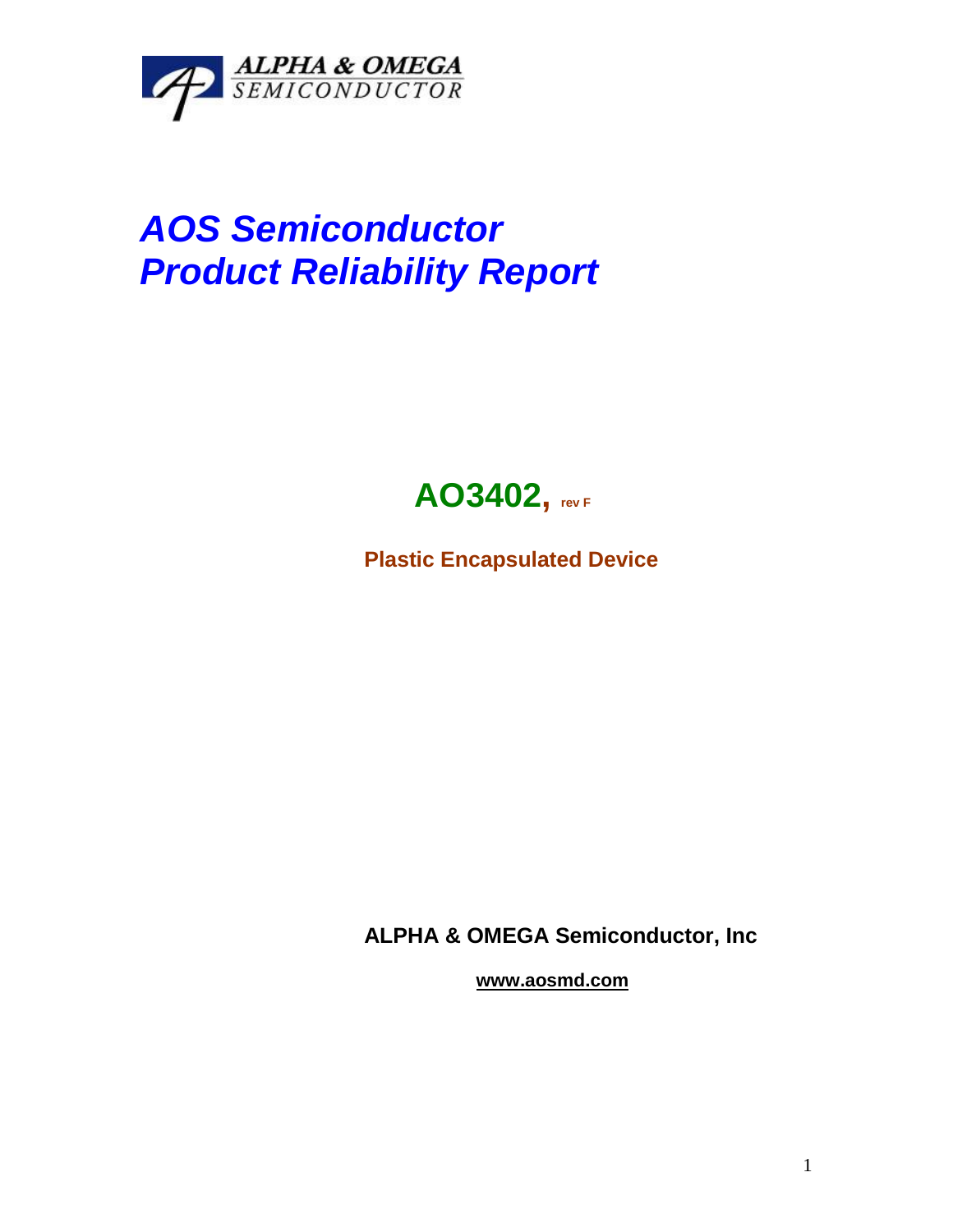

This AOS product reliability report summarizes the qualification result for AO3402. Accelerated environmental tests are performed on a specific sample size, and then followed by electrical test at end point. Review of final electrical test result confirms that AO3402 passes AOS quality and reliability requirements. The released product will be categorized by the process family and be routine monitored for continuously improving the product quality.

# **Table of Contents:**

- I. Product Description
- II. Package and Die information
- III. Reliability Stress Test Summary and Results
- IV. Reliability Evaluation

### **I. Product Description:**

The AO3402 uses advanced trench technology to provide excellent  $R_{DS(ON)}$ , low gate charge and operation gate voltages as low as 2.5V. This device is suitable for use as a load switch applications or in PWM applications.

Details refer to the datasheet.

### **II. Die / Package Information:**

**Package Type** SOT23 **Lead Frame** Bare Cu<br> **Die Attach** Bare Cu **Die Attach** Ag Epoxy<br> **Bond** Au & Cu V **Moisture Level** Up to Level 1

**AO3402 Process** Standard sub-micron 30V N-Channel MOSFET **Bond** Au & Cu Wire **Mold Material** Epoxy resin with silica filler